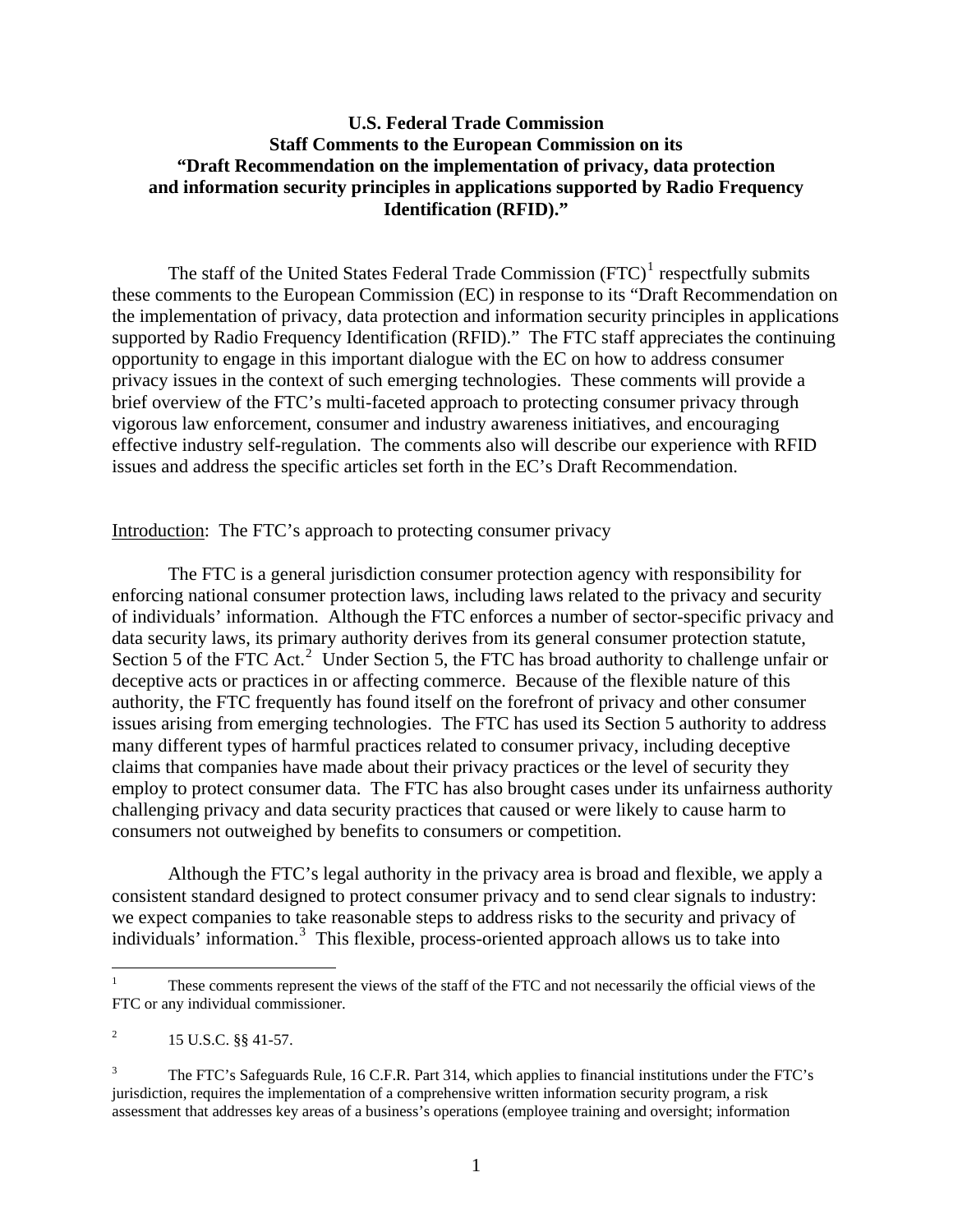account differences in the size and complexity of the range of companies that we regulate, as well as the sensitivity of the information at stake. It also allows us to respond to developments related to new and emerging technologies without the need for technology-specific regulation. The focus of this approach is on assessing risks to consumer information throughout its lifecycle – from collection to storage to transmission to disposal – and then on adopting safeguards that are reasonable and appropriate to mitigate the identified risks. A failure to take such appropriate steps to address risks to consumer information could result in a Section 5 action by the FTC – either under its deception authority (where a company makes promises about privacy or data security practices that it fails to keep) or under its unfairness authority (where the failure to take reasonable steps to protect consumer privacy results in actual or likely harm).<sup>[4](#page-1-0)</sup>

In addition to its vigorous law enforcement, the FTC also places a high priority on outreach and education. We inform consumers about emerging threats and strategies for protecting themselves from harm using a wide variety of media, from printed materials to our well-known OnGuard Online website for consumers.<sup>[5](#page-1-1)</sup> OnGuard Online includes an extensive online tutorial for consumers divided into sections such as wireless security, phishing, social networking, and online shopping. We also inform industry of their obligations under the law and encourage responsible self-regulatory practices. For example, the FTC has developed guidance, entitled "Protecting Personal Information: A Guide for Business," designed to assist small and

 systems, including network and software design, as well as information processing, transmission, storage, and disposal; and incident response), and the development and implementation of safeguards to mitigate identified risks. The Rule also imposes a requirement that the financial institution periodically reassess the effectiveness of the security program, update the program as appropriate, and oversee service providers. Although the Rule only applies directly to financial institutions, the Rule's general approach is instructive in the FTC's assessment of the reasonableness of other companies' privacy and data security practices. *See also* Fair Credit Reporting Act, 15 U.S.C. §1681 *et seq.* (requiring consumer reporting agencies to have reasonable policies and procedures to prevent misuse of consumer report information).

<span id="page-1-0"></span>4 *See In the Matter of The TJX Companies*, FTC File No. 0723055 (proposed settlement posted for public comment Mar. 27, 2008); *In the Matter of Reed Elsevier Inc. and Seisint Inc.*, FTC File No. 0523094 (proposed settlement posted for public comment Mar. 27, 2008); *United States v. ValueClick, Inc.*, No. CV08-01711 (C.D. Ca. Mar. 13, 2008); *In the Matter of Goal Financial, LLC*, FTC File No. 0723013 (proposed settlement posted for public comment Mar. 4, 2008); *In the Matter of Life is Good, Inc.*, FTC File No. 0723046 (proposed settlement posted for public comment Jan. 17, 2008); *In the Matter of Guidance Software, Inc.*, FTC Docket No. C-4187 (Apr. 3, 2007); *In the Matter of CardSystems Solutions, Inc.*, FTC Docket No. C-4168 (Sept. 5, 2006); *In the Matter of Nations Title Agency, Inc.*, FTC Docket No. C-4161 (Jun. 19, 2006); *In the Matter of DSW, Inc.*, FTC Docket No. C-4157 (Mar. 7, 2006); *United States v. ChoicePoint, Inc.,* No. 106-CV-0198 (N.D. Ga. Feb. 15, 2006); *In the Matter of Superior Mortgage Corp.*, FTC Docket No. C-4153 (Dec. 14, 2005); *In the Matter of BJ's Wholesale Club, Inc.*, FTC Docket No. C-4148 (Sept. 20, 2005); *In the Matter of Nationwide Mortgage Group, Inc.*, FTC Docket No. 9319 (Apr. 12, 2005); *In the Matter of Petco Animal Supplies, Inc.*, FTC Docket No. C-4133 (Mar. 4, 2005); *In the Matter of Sunbelt Lending Services*, FTC Docket No. C-4129 (Jan. 3, 2005); *In the Matter of MTS Inc., d/b/a Tower Records/Books/Video*, FTC Docket No. C-4110 (May 28, 2004); *In the Matter of Guess?, Inc.,* FTC Docket No. C-4091 (Jul. 30, 2003); *In the Matter of Microsoft Corp.*, FTC Docket No. C-4069 (Dec. 20, 2002); *In the Matter of Eli Lilly & Co.*, FTC Docket No. C-4047 (May 8, 2002). Information about these actions, as well as additional actions relating to consumer privacy issues, are available at [http://www.ftc.gov/privacy/privacyinitiatives/promises\\_enf.html](http://www.ftc.gov/privacy/privacyinitiatives/promises_enf.html)

<span id="page-1-1"></span>5 Information about OnGuard Online and other FTC consumer education initiatives about computer security is available at<http://www.ftc.gov/bcp/menus/consumer/tech/privacy.shtm>.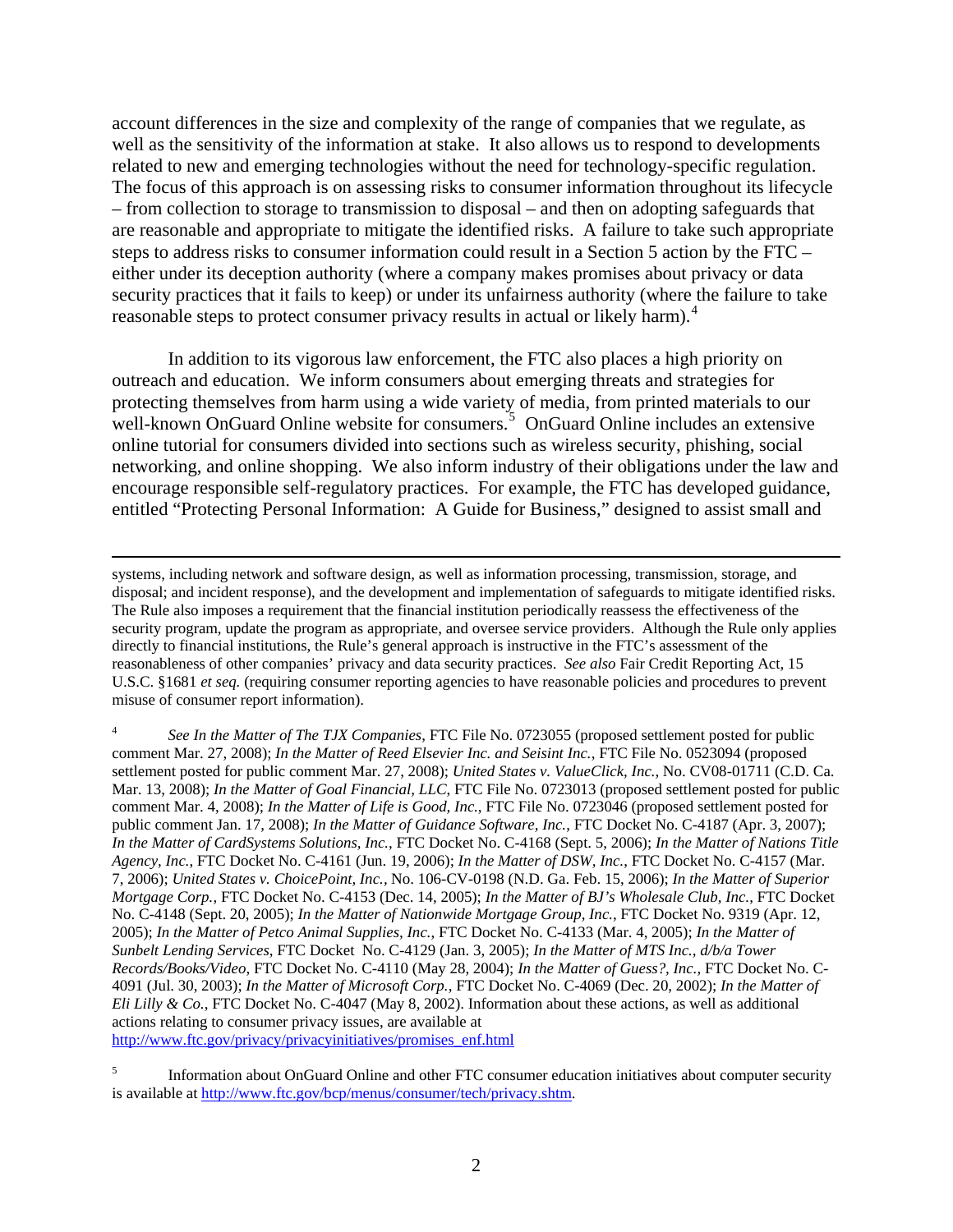medium-sized businesses in developing information security plans.<sup>[6](#page-2-0)</sup> The FTC has long supported meaningful industry self-regulation, particularly when it comes to rapidly evolving technologies and business practices where industry is in a position to anticipate how a particular technology will be deployed and how it might affect consumers.<sup>[7](#page-2-1)</sup>

The FTC also addresses emerging issues through public workshops. For example, in 2004 the FTC held a workshop devoted to RFID, "Radio Frequency Identification: Applications and Implications for Consumers." FTC staff subsequently published a workshop report that analyzed the present and potential uses of RFID and the relevant benefits and countervailing concerns associated with those applications. The report, which was issued in 2005, also offered some specific recommendations for industry conduct involving consumer uses of RFID.<sup>[8](#page-2-2)</sup>

# Comments on the EC's Draft Recommendation

## *Article 3: Privacy and Data Protection measures*

 *Article 3.1: Before an RFID application is implemented, the RFID application operators should conduct, individually or jointly within a common value chain, a privacy impact assessment to determine what implications its implementation could raise for privacy and the protection of personal data, and whether the application could be used to monitor an individual.* 

 *Article 3.2: The level of detail of the assessment should be proportionate to the risks associated with the particular RFID application. The assessment should comply with good practice frameworks to be established in a transparent way in partnership with all relevant stakeholders, and in consultation of the relevant supervisory data protection authorities.* 

 The staff of the FTC encourages companies deploying RFID technology to assess the potential risks to consumer information and to take reasonable steps to mitigate the identified risks. In fact, this is the approach we recommend in our data security guidance for business, "Protecting Personal Information: A Guide for Business," and the approach that underlies our enforcement in the data security area.<sup>[9](#page-2-3)</sup> The EC's Draft Recommendation takes a similar riskbased approach with its suggestion that RFID application operators conduct a privacy impact assessment and that "[t]he level of detail of the assessment should be proportionate to the risks associated with the particular RFID application." We agree that a risk-based approach is

<span id="page-2-0"></span> $\frac{1}{6}$ The booklet and the online tutorial are available at<http://www.ftc.gov/infosecurity/>.

<span id="page-2-1"></span><sup>7</sup> For example, the FTC currently is engaged in an initiative to encourage the development of self-regulation in the evolving area of online behavioral advertising. *See* [http://www.ftc.gov/opa/2007/12/principles.shtm.](http://www.ftc.gov/opa/2007/12/principles.shtm)

<span id="page-2-2"></span><sup>8</sup> Information about both the FTC RFID workshop and staff report is available at [http://www.ftc.gov/bcp/workshops/rfid/index.shtm.](http://www.ftc.gov/bcp/workshops/rfid/index.shtm) Although the FTC has not developed consumer outreach materials specific to RFID, we are following developments in the technology and will consider outreach to consumers as more consumer-facing RFID applications are deployed.

<span id="page-2-3"></span><sup>9</sup> In cases where companies fail to take reasonable steps to protect consumer privacy, and that failure results in harm to consumers, the FTC can bring an enforcement action under its Section 5 unfairness authority.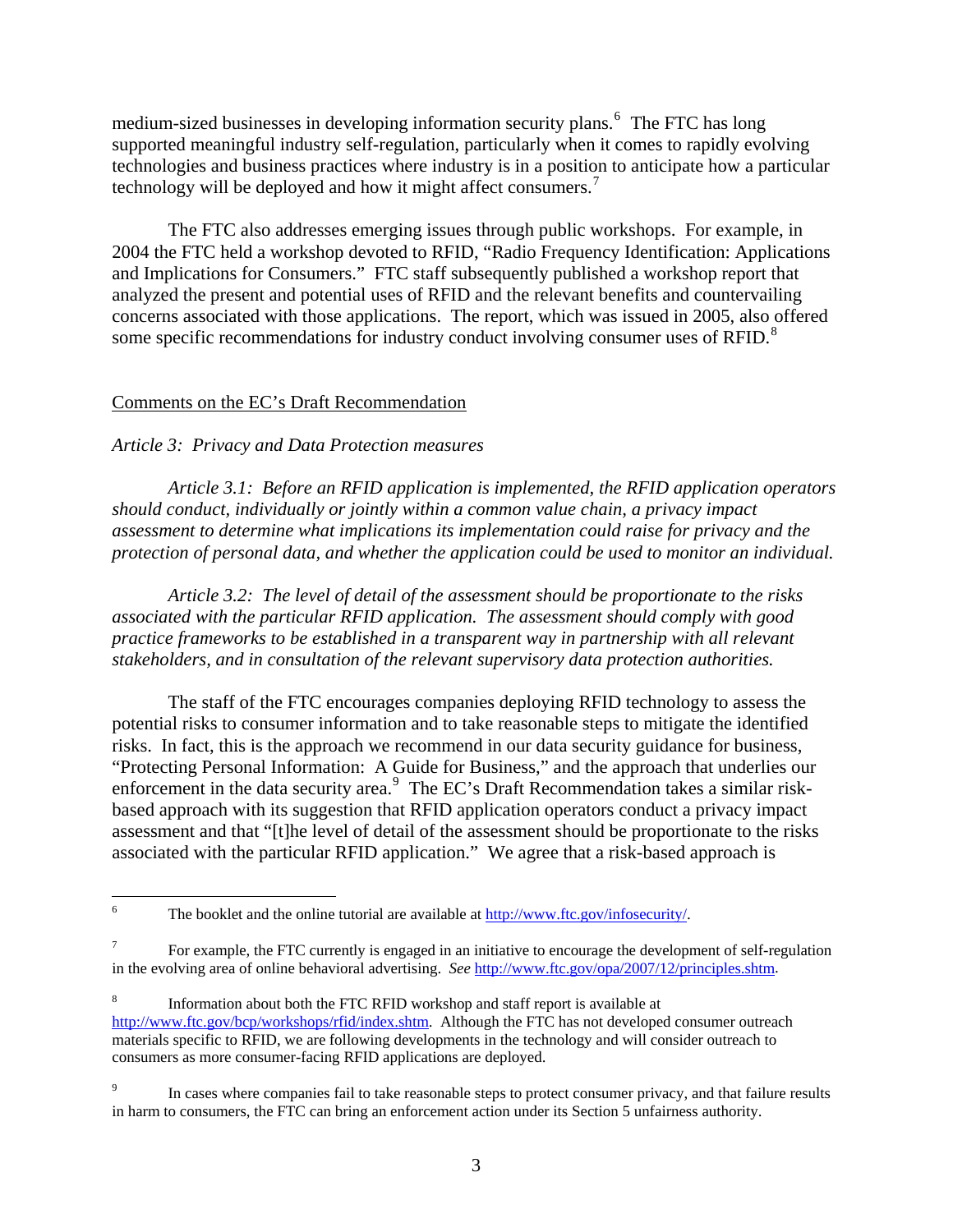appropriate in this area, but we believe that technology-specific regulation is premature at this time. Although the EU and the U.S. have different legal frameworks for protecting consumer privacy, we believe that enforcement of existing laws, coupled with industry self-regulation, is the best way to address consumer privacy and data security concerns related to the deployment of RFID technology.

*Article 3.6: The RFID application operator should make the privacy impact assessment, or an adequate and comprehensible summary of it, publicly available through appropriate means, no later than on the date of deployment of the application.* 

FTC staff supports transparency with respect to companies' deployment of RFID and has encouraged companies to publicize to consumers how their information is being collected and used. However, with respect to the provision in Article 3.6 that the privacy impact assessment be made public, the staff of the FTC suggests that the EC clarify that the information to be made public should relate to the entity's privacy and information sharing practices and not to its information security measures. FTC staff believes that making public information related to data security measures might increase the possibility of making the application more vulnerable to hackers or other types of security threats. For the same reason, although FTC staff agrees that it is important to make interested stakeholders aware of the privacy practices that govern a particular application, such as in an online privacy statement, we have some concern about mandating that a company publicize identified security risks.

### *Article 4: Codes of Conduct*

 *Article 4.1: Member States should encourage trade or professional associations or organizations involved in the RFID value chain to provide detailed guidance on practical implementation of RFID technology by drawing up specific codes of conduct on RFID use. Where appropriate, this work should be undertaken in collaboration with the concerned civil society organizations, such as consumer organizations or trade unions, and/or the competent authorities concerned. Codes of conduct should contain specific measures designed to ensure that signatories adhere to their principles. They should be widely disseminated with a view to informing affected individuals.*

 FTC staff agrees with the Commission that industry, in conjunction with other stakeholders, should be encouraged to provide guidance on practical implementations of RFID. As stated above, the FTC has long supported meaningful and effective industry self-regulation. However, the FTC does not explicitly endorse industry guidance.<sup>[10](#page-3-0)</sup> Instead, we consult with industry about their obligations and encourage them to develop meaningful standards that will protect consumers.<sup>[11](#page-3-1)</sup>

<span id="page-3-0"></span> $10\,$ This is because of potential conflicts that might arise as a matter of policy as a result of the FTC's role as the agency responsible for enforcing laws related to consumer privacy.

<span id="page-3-1"></span> $11$  The FTC may, however, challenge material misrepresentations to consumers regarding a company's privacy and security practices, including those set forth in self-regulatory guidelines publicly endorsed by a company.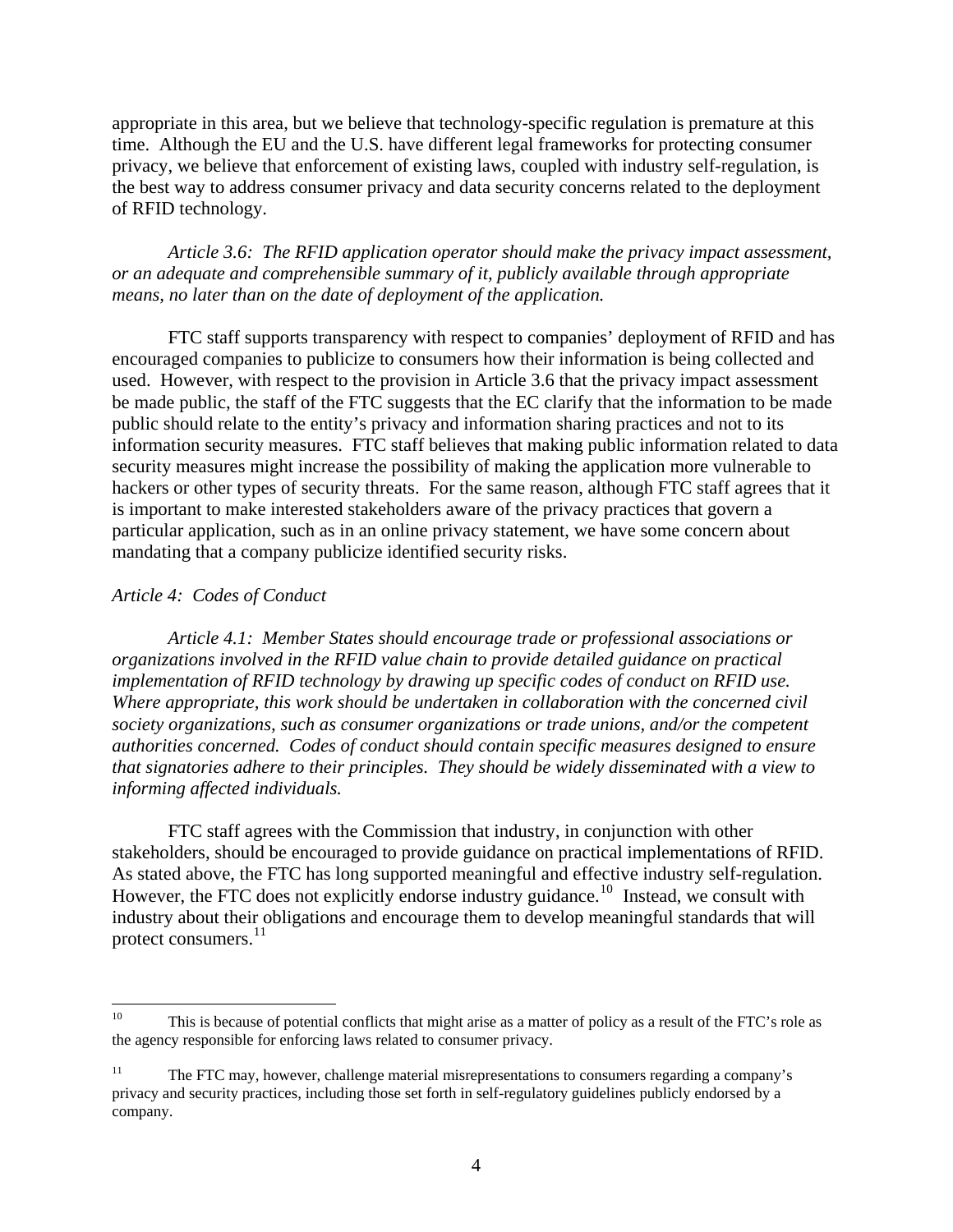#### *Article 5: Information on RFID use*

## *Article 5.1: Where RFID applications are implemented in public places, RFID application operators should make publicly available a written comprehensible policy governing the use of their RFID application…*

 As noted above, the FTC has encouraged companies to publicize to consumers in a privacy statement how their information is being collected and used. We believe that this serves an important role in making consumers aware of potential issues and risks to their personal information and allows them to make informed choices to protect themselves. In the context of an emerging technology such as RFID, statements about how the technology works and what personal information it collects are especially important to dispel any consumer fears about the technology and to inform consumers about what they can do to protect themselves from inappropriate uses of the technology.

### *Article 6: Information security risk management*

 *Article 6.1: Member States should encourage RFID application operators to establish information security management according to state-of-the-art techniques, based on effective risk management in order to ensure appropriate technical and organizational measures related to the assessed risks. The security threats, and the corresponding security measures, should be understood as covering all components and interfaces of the RFID application.*

 As the FTC staff noted in its 2005 RFID Workshop report, there was a general consensus at the workshop that many of the privacy concerns associated with RFID technology implicate broader database security issues. Although RFID may facilitate more data collection, the real issue is ensuring that there are appropriate safeguards for that data, as well as for data linked to RFID data. Similarly, the FTC staff encourages its counterparts in the EC to focus on a riskbased approach to information security risk management that takes into account risks beyond the point of collection through the entire lifecycle of the data (including access controls, security of data in transmission and at rest, and secure disposal of data). FTC staff agrees with the suggestion in the Draft Recommendations that "[t]he security threats, and the corresponding security measures, should be understood as covering all components and interfaces of the RFID application." We encourage the EC to clarify that this applies to back-end databases, as well as front-end application interfaces.

#### *Article 7: RFID use in Retail*

 *Article 7.2: RFID application operators, where appropriate in connection with retailers, should adopt a harmonised sign to indicate the presence of tags within retail products…* 

 The FTC generally supports efforts to promote consumer awareness and transparency in the marketplace. The FTC has long advocated a program of consumer outreach in order to empower consumers to prevent harm, rather than just responding to issues after the fact. Mechanisms such as symbols or logos can be a good way to provide information to consumers about specific products and about the choices they may have with respect to those products.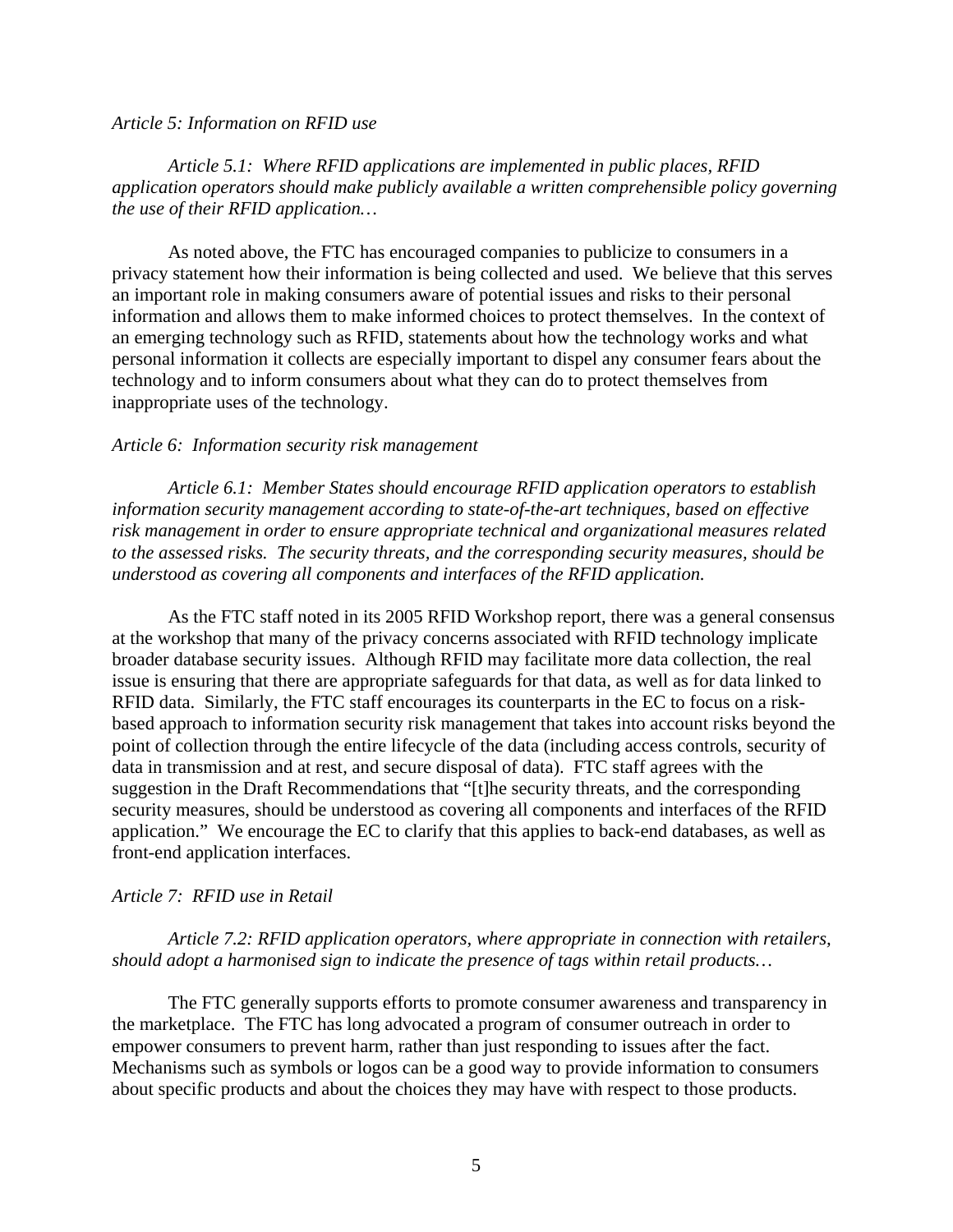With respect to RFID, the FTC encourages industry efforts to raise consumer awareness and understanding of the technology. Because of the danger of consumer confusion potentially resulting from a proliferation of symbols indicating the presence of an RFID tag, however, the FTC staff agrees with the EC's recommendation for a "harmonised" approach in this area.

*Article 7.3: (a) Where a RFID application processes personal data or the privacy impact assessment…shows significant likelihood of personal data being generated from the use of the application, the retailer has to follow the criteria to make the processing legitimate as laid down in directive 95/46 and to deactivate the RFID tag at the point of sale unless the consumer chooses to keep the tag operational. (b) Where a RFID application does not involve processing of personal data and where the privacy impact assessment has shown negligible risk of personal data being generated through the application, the retailer must provide an easily accessible facility to deactivate or remove the tag.* 

FTC staff applauds the EC's commitment to examining potential privacy and data security issues at an early stage of deployment of the technology. However, FTC staff notes that item-level tagging of consumer products is still relatively rare, and that the information stored on RFID tags in most cases does not include personal information. Rather, as noted in our 2005 RFID Workshop Report, many of the privacy and data security concerns raised by current uses of RFID technology relate to how data collected using RFID are stored and linked to back-end databases containing personal information, and whether these back-end databases are secure.

At this stage of deployment of RFID technology in retail – where item-level tagging is still relatively rare – FTC staff sees the need to gather more information about exactly how the technology will be used, including what benefits it might have for consumers in terms of convenience and product safety. In addition, we would like to have a better understanding of the potential post-sale benefits of RFID technology for consumers, such as for product recalls, before advocating a specific technological approach to protecting consumer privacy. As stated above, the FTC advocates a flexible, risk-based approach to privacy and data security. The FTC also cautions against mandating specific technological safeguards that might become obsolete or that might not be the best option for consumers under the circumstances. Similarly, with respect to RFID, we caution against mandating a specific technological approach, such as mandatory deactivation of tags, before fully understanding the range of benefits the technology might provide to consumers, as well as the range of protective measures that might be available to consumers in the future.

### *Article 8: Awareness raising actions*

 *Article 8.1: Member States, in collaboration with industry and other stakeholders should take appropriate measures to inform and raise awareness among companies, in particular SMEs, on the potential benefits associated to the use of RFID technology. Specific attention should be placed on information security and privacy aspects.* 

 As described above, the staff of the FTC believes that awareness raising actions are vitally important, particularly in the context of an emerging technology such as RFID. The FTC